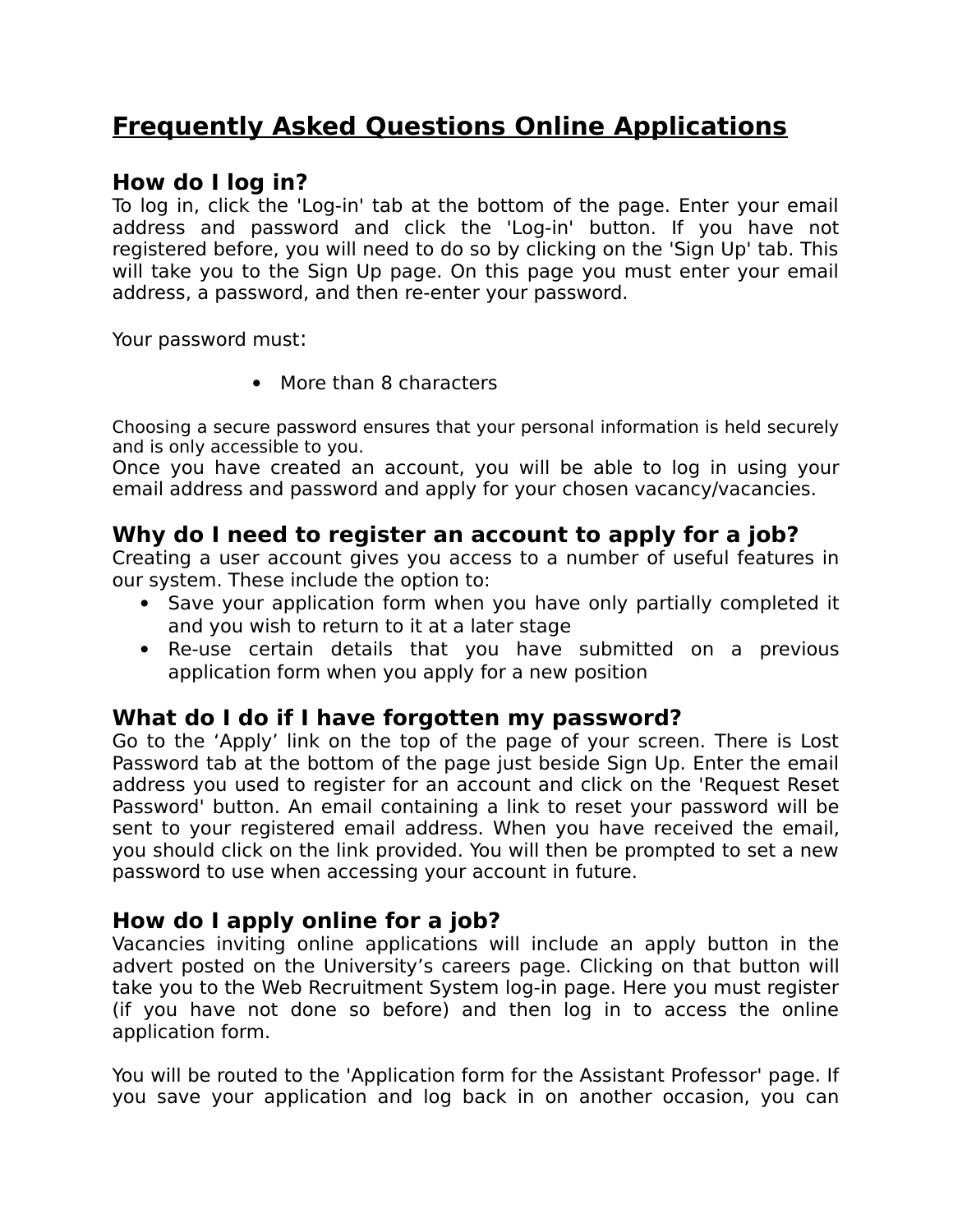return to your application by selecting the vacancy under the 'Position Applied for' tab at the top left of the screen. When you have found the relevant vacancy, click on the 'Edit Application' button. You should fill all the mandatory fields of application form and then click on "Review Submit" button.

Please note: you will not be able to change your application once you have submitted it. If you are expecting any details in your application to change before the closing date of a vacancy, you may wish to submit your application once this change has taken place.

### **What information will I need to fill out the application form?**

It may be useful to have the following information available to assist with the completion of your application form:

- Details of your qualifications and training, including awarding bodies, dates of awards, and results
- Details of your employment history
- Details of GATE/NET JRF/NET Lectureship SLET/SET (if applicable)
- Details of journal publications/seminars/conferences/workshops and training programs (if applicable)

However, you can start your application without having this information to hand. You can save and return to it later.

## **What is the size and type of photograph and signature?**

To be uploaded during the submission of online application form

Photograph of Candidate JPEG format, 50 KB file size, and 3.5cm x 4.5cm dimension

Signature of Candidate JPEG format, 30 KB file size, and 3.5cm x 1.5cm dimension

### **Am I able to save an application and return to it at a later stage?**

You can save your application and return and complete it at a later stage. Click on the 'Save application' button at the bottom of the page that you are currently completing. Your application will then be saved and can be modified at any time up to the closing date for the vacancy. When you are ready to continue with your application, log back in. The applications you have started will be shown under the 'My Applications' tab. Navigate to the relevant vacancy and click on the 'Edit Application' button at the far bottom of the screen.

# **How do I print a copy of my application form?**